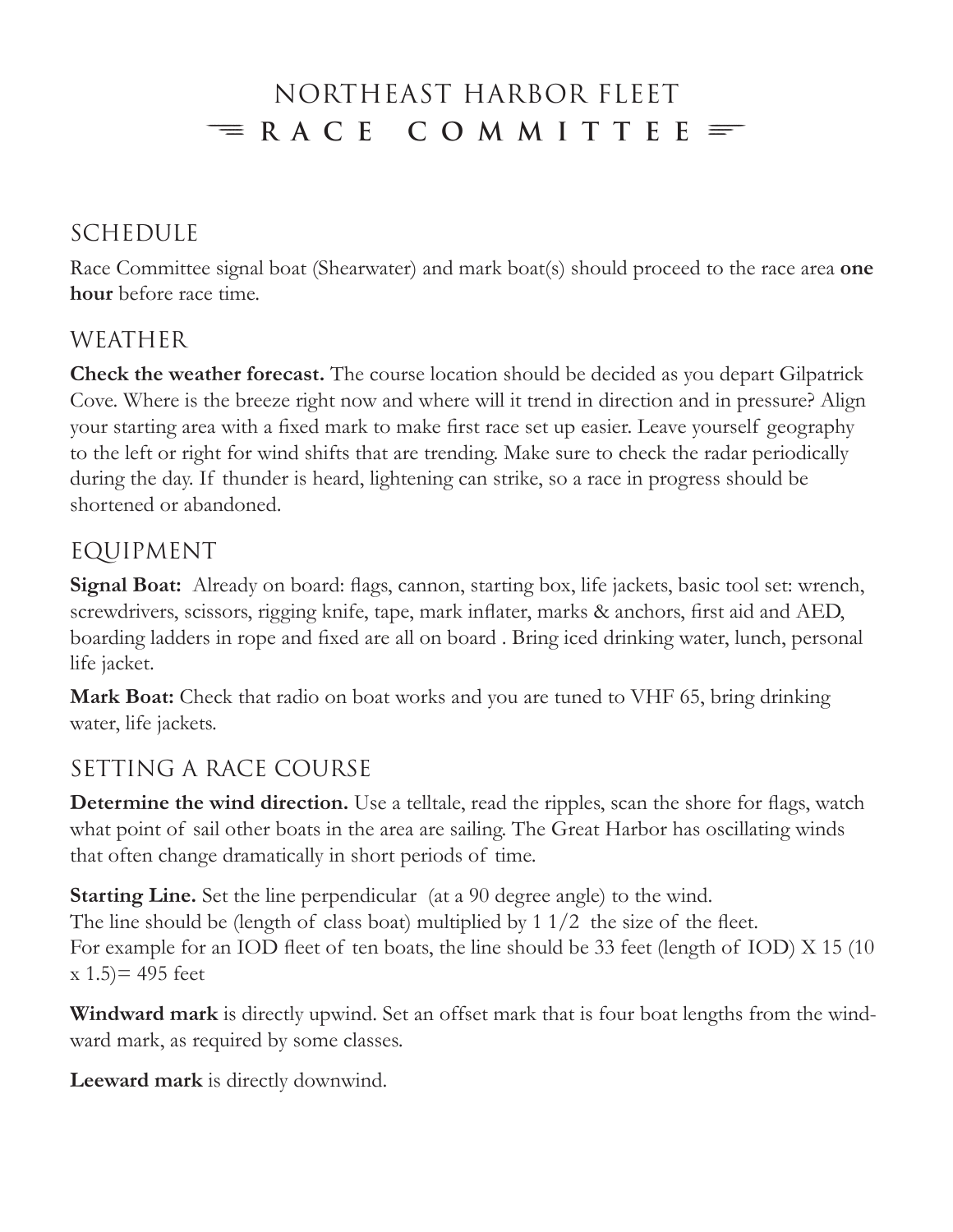# **race course diagram** Example: Windward -Leeward gate - windward (1 -LG-SF)

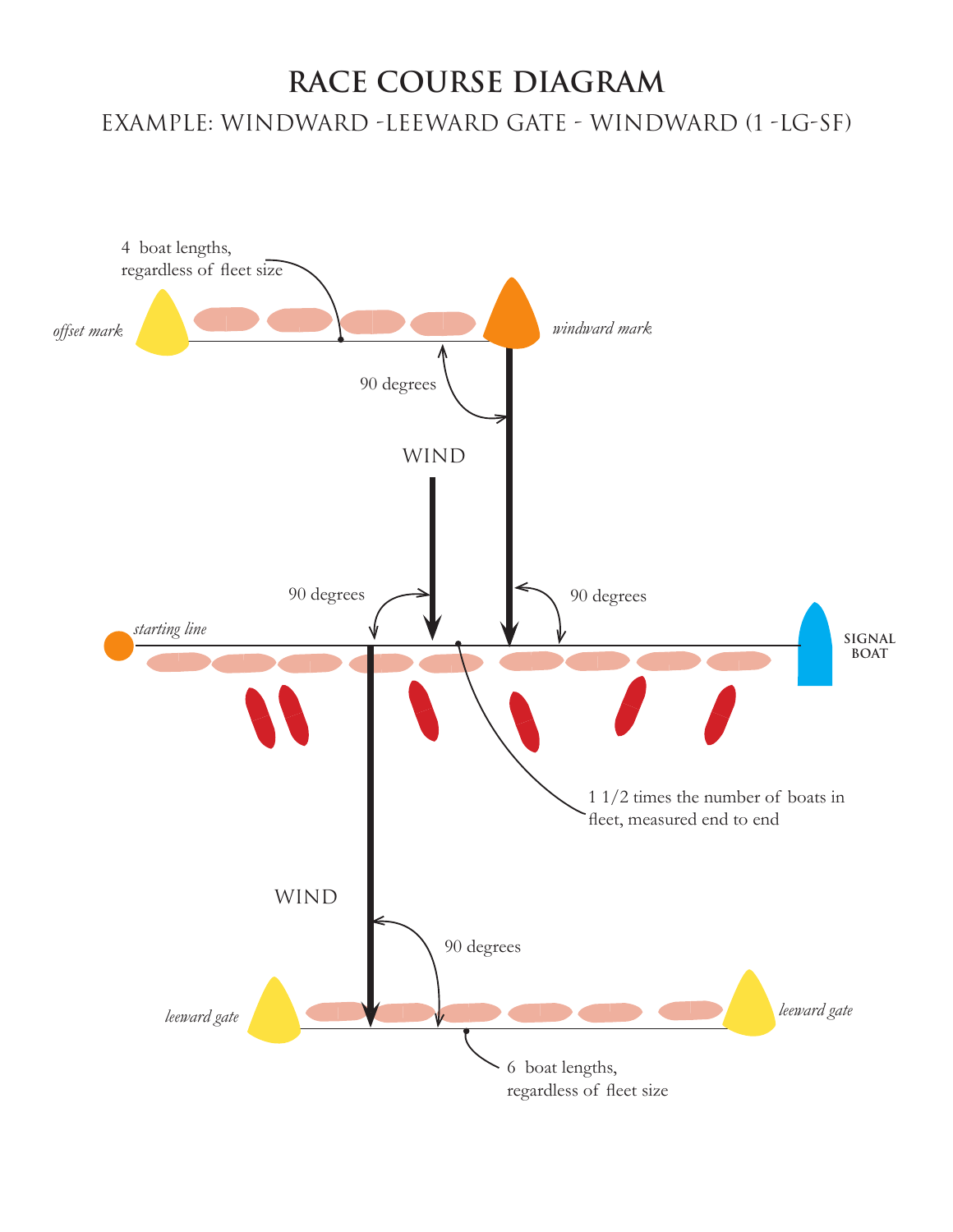### **Race marks**

A list of marks used bythe the race committee in NEHF races is published with the Sailing instructions for each class of boats. Competitors are responsible for obtaining the SIs and for reading the instructions.

| LETTER/NUMBER | <b>TYPE</b> | LOCATION (LATITUDE/LONGITUDE IN MUNUTES)                 |  |
|---------------|-------------|----------------------------------------------------------|--|
| $\mathbf{A}$  | Portable    | SE of Eastern Point, Greening Is. (16.232/16.833)        |  |
| B             | Gov't       | Gong R "2", SE of East Bunkers Ledge                     |  |
| $\mathsf{C}$  | Portable    | NE of Spurling Point, Great Cranberry Is.(15.878/16.052) |  |
| D             | Portable    | SE of Kings Point (15.705/17.428)                        |  |
| E             | Gov't       | R Bell "4", W of Cranberry Ledge                         |  |
| F             | Gov't       | GC "7", E of Harding Ledge                               |  |
| G             | Gov't       | GC "1", ESE of Baker Is.                                 |  |
| H             | Gov't       | RN "6", S of Eastern Point, Greening Island              |  |
| $\bf{I}$      | Gov't       | RN "8", Long Pond Shoal, Eastern Way                     |  |
| J             | Gov't       | GC "3A", Lewis Rock, N of East Bunkers Ledge             |  |
| K             | Gov't       | GC "1", Entrance to Cranberry Harbor                     |  |
| L             | Fleet       | NE of Seawall Point (15.055/17.196)                      |  |
| $\mathbf{M}$  | Gov't       | GC "5", Western Way                                      |  |
| ${\bf N}$     | Fleet       | E of Kings Point (16.070/17.764)                         |  |
| $\bigcirc$    | Fleet       | NW of Sargent Pt., head of Somes Sound (21.075/18.691)   |  |
| ${\bf P}$     | Gov't       | FG "5", entrance to Somes Sound                          |  |
| Q             | Gov't       | Fl R "8"Gong, NNW of Spurling Point, Great Cranb.Is.     |  |
| $\mathbf R$   | Gov't       | Fl R Bell "2", Spurling Rock, S of Sutton Is.            |  |
| S             | Fleet       | NE of Greening Is (17.071/17.891)                        |  |
| $\mathbf T$   | Gov't       | Fl R "8", Greening Ledge, SW Harbor                      |  |
| $\rm V$       | Portable    | S of Rice Point, Sutton Is. (16.221/16.218)              |  |
| W             | Gov't       | Fl R Bell "10", Bear Island Bell                         |  |
| X             | Portable    | Norwood Cove, NW of Greening Is. (17.273/18.861)         |  |
| Y             | Gov't       | Fl R Bell "2" Entrance to NE Harbor                      |  |
| Z             | Gov't       | G Bell "1", Otter Point                                  |  |
| BK            | Island      | <b>Black Island</b>                                      |  |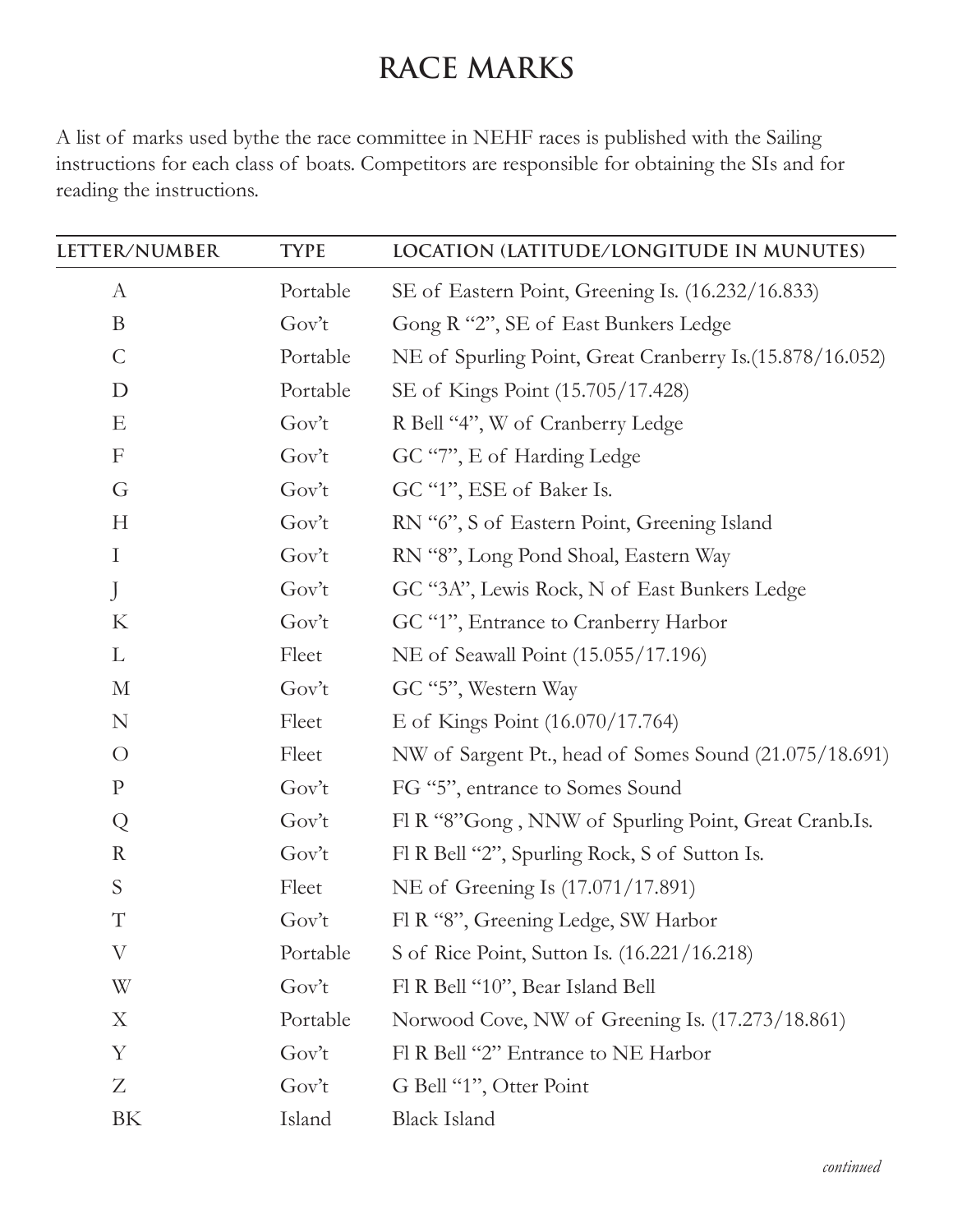| LETTER/NUMBER  | <b>TYPE</b> | LOCATION (LATITUDE/LONGITUDE IN MUNUTES)                 |
|----------------|-------------|----------------------------------------------------------|
| BL             | Gov't       | RN "6", Bowden Ledge, Seal Harbor                        |
| CL             | Gov't       | RN "6", Cow Ledge, Western Way                           |
| C <sub>3</sub> | Gov't       | GC "3" NE of Baker Island                                |
| ER             | Gov't       | R "2ER" Whistle                                          |
| GD             | Island      | <b>Great Duck Island</b>                                 |
| GG             | Island      | Greening Island                                          |
| <b>IDR</b>     | Gov't       | GC "1", Islesford Dock Restaurant This is the outer can. |
| LD             | Island      | Little Duck Island                                       |
| LG             | Portable    | Leeward Gate, Pass between marks                         |
| LL             | Gov't       | Fl G "1" Gong, Long Ledge                                |
| <b>NE</b>      | Gov't       | RN "4", Northeast Harbor                                 |
| OW             | Gov't       | Fl G "3" Gong, Old Whale                                 |
| <b>SBL</b>     | Ledge       | South Bunker Ledge                                       |
| TD             | Gov't       | G "1" Bell, The Drums betwn Long Is. and GreaDuck Is.    |
| <b>SH</b>      | Gov't       | Fl R "4" Bell, Seal Harbor                               |
| SU             | Island      | Sutton Island                                            |
| WG             | Portable    | Windward Gate, Pass between marks                        |
| Mark 1         | Portable    | Windward Mark, Bearing Displayed by RC                   |
| Mark 2         | Portable    | Reaching Mark, 135 deg from Mark 1                       |
| Mark 3         | Portable    | Leeward Mark, 180 deg from Mark 1                        |

-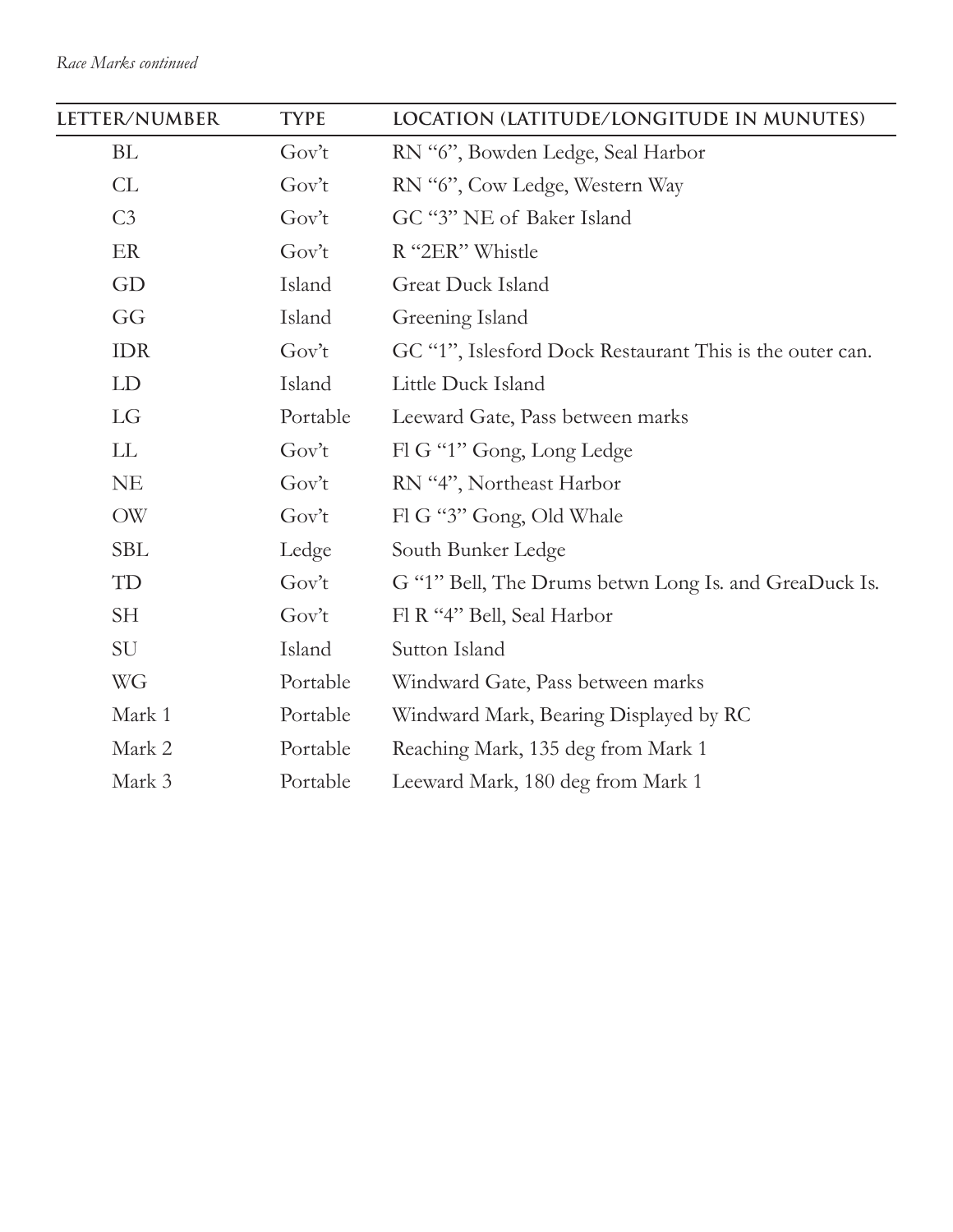NOTE: Use GPS clock to start on time. Starter box has a 10 second countdown. So, to start a race sequence at precisely 1330 you need to make an electronic horn at 13.29.00 and turn the box on at 13.29.50. Then, the warning signal is at 13.30.00

|                  | <b>CRUISING</b>           | <b>IODS</b>                               | <b>LUDERS</b>                   |
|------------------|---------------------------|-------------------------------------------|---------------------------------|
| <b>ATTENTION</b> | <b>NO FLAG</b>            | <b>NO FLAG</b>                            | <b>NO FLAG</b>                  |
|                  | <b>6 MINUTES</b>          | <b>6 MINUTES</b>                          | <b>6 MINUTES</b>                |
|                  | sound                     | sound                                     | sound                           |
| WARNING          | <b>5 MINUTES</b><br>sound | $\mathbf{C}$<br><b>5 MINUTES</b><br>sound | 16<br><b>5 MINUTES</b><br>sound |
| PREPARATORY      | <b>4 MINUTES</b>          | <b>4 MINUTES</b>                          | <b>4 MINUTES</b>                |
|                  | sound                     | sound                                     | sound                           |
| PREP DOWN        | <b>I MINUTE</b>           | <b>I MINUTE</b>                           | <b>I MINUTE</b>                 |
|                  | sound                     | sound                                     | sound                           |
| <b>START</b>     | <b>START</b><br>sound     | <b>START</b><br>sound                     | 16<br><b>START</b><br>sound     |

# **starting sequence**

#### recalls

Individual boats over early at the start are hailed by name over the PA while the individual recall flag is raised and horn is blown once. Each boat that restarts is called "clear". When all boats have restarted properly, "all clear" is hailed and the recall flag is lowered.



General recall is hailed and horn is blown twice when so many boats are over early that the race committee can't identify them all. Race is restarted using the one minute flag insead of the preparatory flag. Any boat over the line at the one minute sound must round an end of the starting line to start.